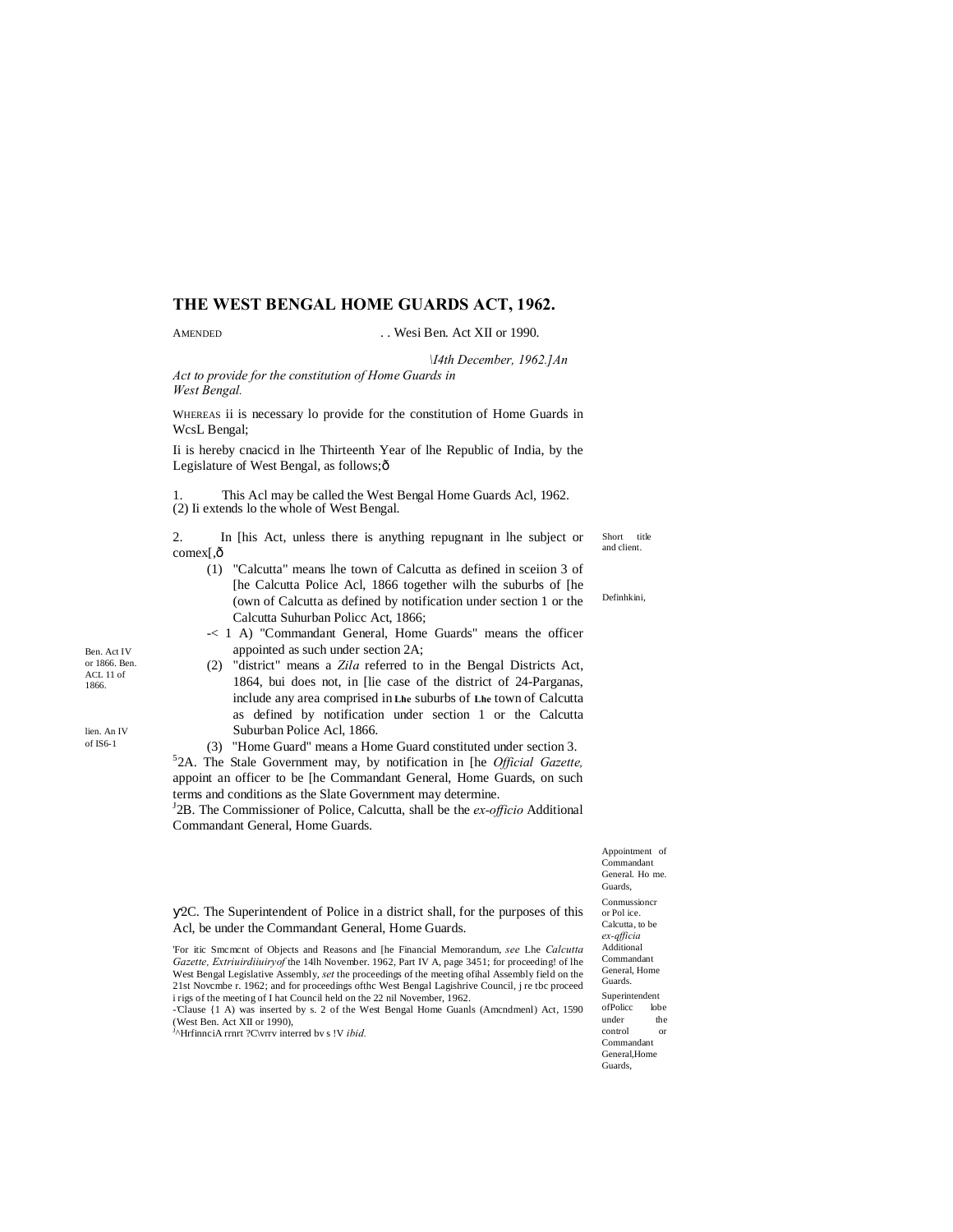#### 418 *The West Bengal Home Guards Act, 1962.*

#### **[West Ben. Act**

# *(Sections 3-6.)*

Constitution iif Home Guards.

Appointment ol'n\*! inters.

Functions of uic inters.

Powers. proteclion andconlrul.

3. '[The Superintendent of Policc in adistrict, upon such directions as may be gi<sup>vcn</sup> by the Commandant General, Home Guards, or the Commissioner of Polite and *ex-offtcio* Additional Commandant General, Home Guards, in Calcutta, may constitute for the district or for Calcutta, as the case may be, a body of volunteers] lo be called the Home Guards, the members of which stiall discharge such functions in relation to the protection of persons, Ihe security of property or the public safety as may be assigned to them in accordance wilh the provisions of this Act and ihe rules made thereunder.

4. <sup>2</sup>  $2$ <sup>2</sup>[The Superintendent of Police in a district, upon such directions as may be given by the Commandant General, Home Guards, or the Commissioner of Police and *ex-officio* Additional Commandant General, Home Guards, in Calcutta, may enrol as volunteers] of the Home Guard so many persons, who are fit and willing to serve as such, as he is authorised by the Stale Government to appoint and may appoint any such member to any office of command in ihe Home Guard.

5. The Superintendent of Policc in a district -[subject to the approval of the Commandant General, Home Guards,] or the Commissioner of Police <sup>J</sup>[and *cx-officio* Additional Commandant General, Home Guards,] in Calcutta may at any Lime call ouia<sup>J</sup>[volunlccr| of ihe Home Guard for training or lo discharge any of ihe functions assigned lo (he Home Guard in accordance with the provisions of this Act and the rules made thereunder.

6. (1) A ' [volunteer] of the Home Guard when called out under section 5 shall have the same powers, privilages and protection as an officcr of policc appointed under any Act for ilie time being in force.

(2) No prosecution shall he instituted against a '[volunteer] of the Home Guard in respect of anything clone or purporting lo be done by him in the discharge of his functions as such '[volunteer], excepl with the previous sanction in a district of ihe District Magistrate, or in Calcutta of ihe Commissioner or Police <sup>B</sup>[and *ex-officio* Additional Commandant General, Home Guards],

The words wilhin ihe square brackets were substituted for the words "The Superintendent o r Pol ice i n a d is trie i or the Commis sioner of Policc in Calcutta may constitute for the d i stri ci or Calcutta, as the case may be. o body" by s. 4 of the West Bengal Home Goads (Amendment) Act, 1990 (West Ben, Act XII t>flS90).

Thc words within the square brackets were substituted forihe words "The Superintendent a f Po I i ue in a distri ct or the Commissioner o r Poli cc in Calcut ta may appo i til as rnc mbcis'' by s. 5, *ibid.* 'The words wilhin Ihe square brackets were inserted bys. 6{1), *ibid,*

The words wilhin the square brackets were inserted by s. 6(2), *ibid.* 

The word within the square brackets was substituted for the word "member" by s. 6(3), *ibid.*

The word wjiJun the square brackets was substituted for the word "member" bys. 7(1), *ibid.* The word within the squan: brackets was substituted for the word "member" by s.  $7(2)(a)$ , *ibid.*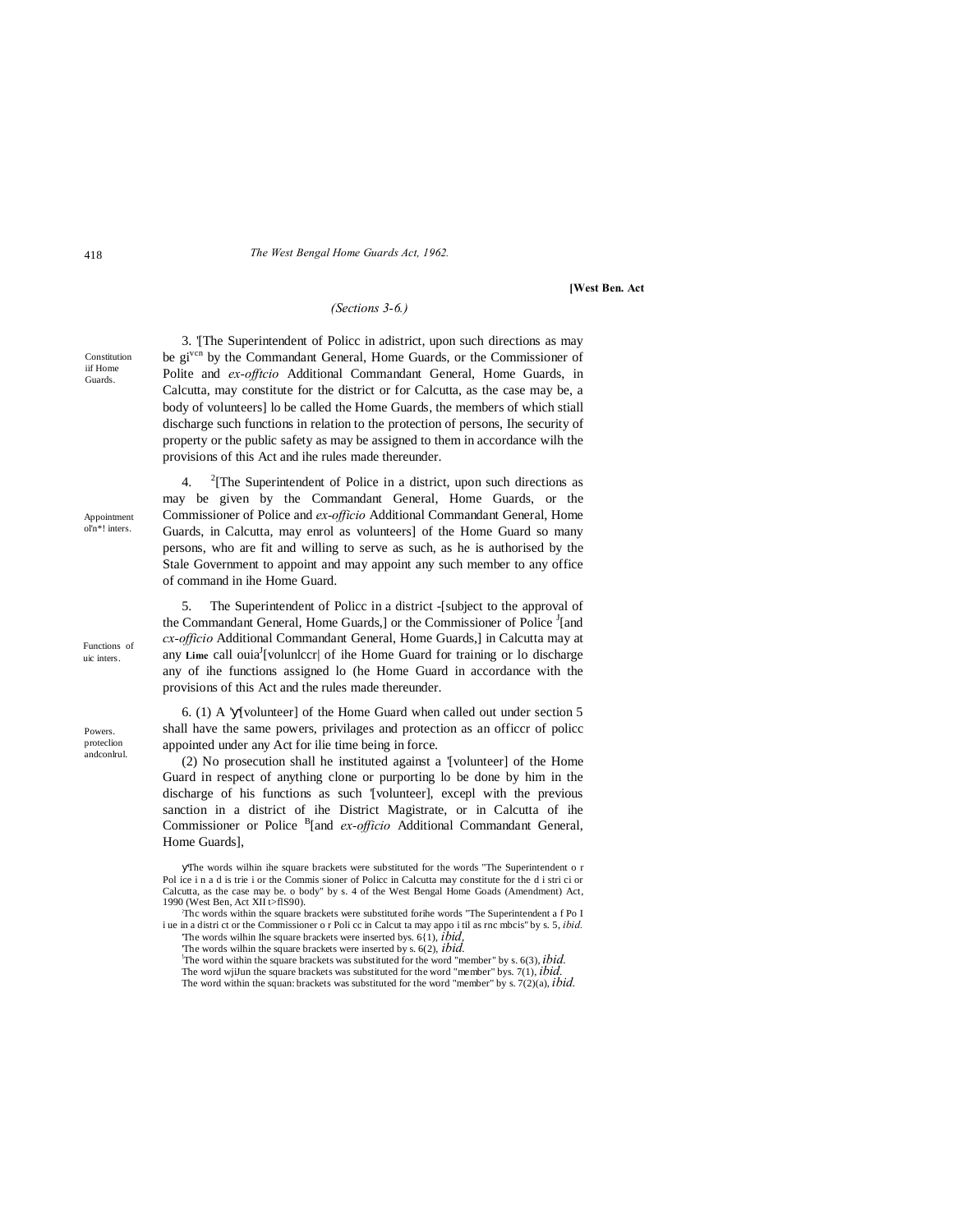*The West Bengal Home Guards Act, 1962.* 419

#### **XI of 1962.]**

### *(Sections 7-10.)*

Conirol by ollicers of policc force. 7. The '[volunteers] of the Home Guard when callcd out under section 5 directly in aid of lhe police force shall be under the control of the officers of such force, in such manner and to such extent as may be prescribed by rules made under section 9.

Penally. 8. If any : [ volunteer] of a Home Guard, on being callcd out under section 5, without sufficient excuse neglects or refuses to obey such order or to discharge his functions  $É$ [as such volunteer] or to obey any lawful order or direction given to him for lhe performance of his duties, he shall, on conviction by a competent Court, be punishable with fine which may extend lo fifty rupees.

*5* of1861. efTecl. <sup>4</sup>8A. The provisions of this Acl shall have effect notwithstanding anything to the contrary contained in the Policc Act, 1861 or the Calcutta Policc Act, 1866 or in any other law for the time being in force.

Ben. Act IV of 1866.

9. The State Government may make 'rules consistent with this Act providing for: $\hat{0}$ 

- (a) the cxercisc of control by officers of the police force over  $6$ [volunieers] of the Home Guard when acting directly in aid of the police force;
- the organisation,'[enrolment], training, conditions of service, duties, discipline, arms, accountrements and clothing of <sup>E</sup>[voluntccrs] of
- (b) the  $\frac{(b)}{c}$  Home Guard and the manner in which they may called out for service;
- allowances, if any, payable lo the '[volunteers] of the Home Guard and the conditions subject to which such allowances may be paid;
	- $(<0$ **(c)** conferment on '"[volunteers] of the Home Guard of such powers
	- exercisable by a police officer or such other person under any Central or State Act for the lime being in force as the State
	- (d) Government may think fit; generally giving effect to the provisions of this Act.

'The word within I he square bracked was substituted for the word "members" by s. 8 of (lie West Bengal Home Guards (Amendment) Acl, 1990 (West Ben. Act XII or 1990),

The word wilhin lhe square brackets was substituted for lhe word "member" by s. 9(1), *ibid.* The word s wi ihi n lhe squ are bracke I s were s u bs li lu led for lhe word "as a me mber of lhe Home Guard" by s.  $9(2)$ . *ibid.* 

<sup>4</sup> See lion 8A was inserted by s. II, *ibid.* 

'For lhe Wesi Bengal Home Guards Rules, 1962, jm notification No. *A* 583-PI., daled lhe I3lh November, 1962, published in the *Cakuua Gazette. Extraordinary a(* 1962, Part 1. pages 3435- 3438. as subsequently amended from lime to lime.

, 'The word wilhin lhe square brackets was substituted for the word "members" by s. 10(1) or lhe West Bengal Home Guards (Amcndmenl) Acl, 1990 (West Ben. Acl XII or 1990).

The word wilhin (he square brackets was subsiiluied for the word "appointment" by s, 10{2)(a). *ibid.*

"The word within lhe square brackets was subsiiluied for lhe word "members" by s. 10(2)(b). *ibid.*

The word wilhin lhe square brackcls was substituted for lhe word "members" by s. 10(3), *ibid.*

"The word wilhin the couare brackcls was subsiiluied for (he word "member;" bv s IOC4V

Act to have overriding<br>efTecl.

Rules.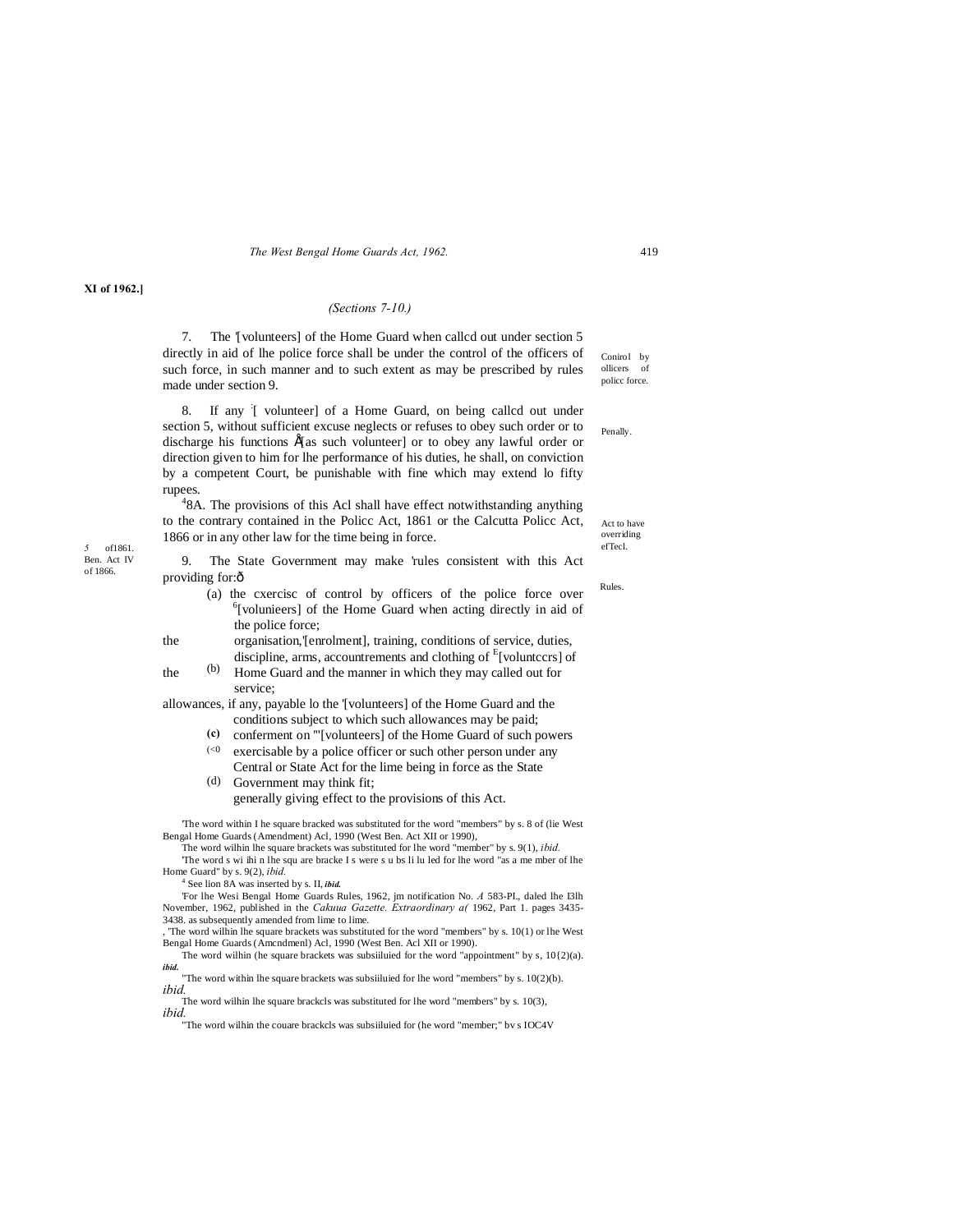**■420** *The West Bengal Home Guards Act, 1962.*

[West Ben. Act XI of 1962.]

# *(Section 10.)*

Repeal and 10. (1) The WesL Bengal Home Guards Ordinance, 1962, is hereby savings. repealed.

WcsiBen. Ord. XI of 1962.

(2) Anything done or any action taken under ihe West Bengal Home Guards Ordinance, 1962, shall be deemed to have been validly done or laken under this Act as if this Acl had commenced on ihe 11th day of November,